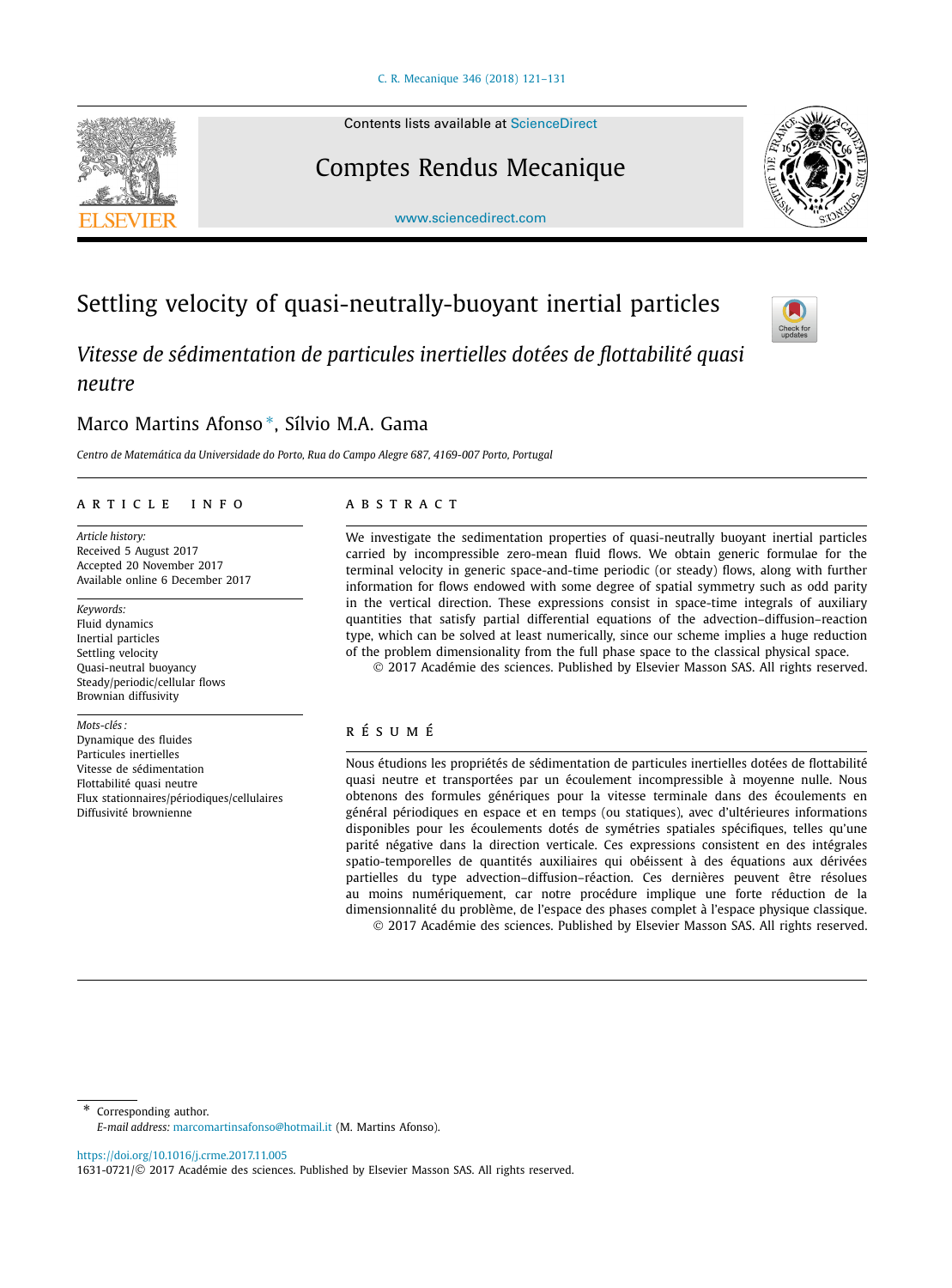#### <span id="page-1-0"></span>**1. Introduction**

Particles advected by a fluid are called "inertial" if, when studying their motion, one cannot neglect the particle relative inertia with respect to the surrounding fluid. This is usually due to their (small but) not negligible size, and/or to a mismatch between the two mass densities. Common examples are represented by small bubbles in liquids, droplets in gases, and aerosols in a generic fluid. The comprehension of the dynamics of these impurities is still an open issue from the theoretical, experimental, and numerical points of view [\[1–9\].](#page-9-0) Implications are relevant in many applied domains: plankton dynamics in biology [\[10\],](#page-9-0) chemical reactors, spray combustion and emulsions in industrial engineering [\[11\],](#page-9-0) planet formation in astrophysics [\[12\],](#page-9-0) transport of pollutants or floaters, rain initiation and sedimentation processes in geophysics [\[13\].](#page-9-0)

Our focus is precisely on sedimentation, with a special attention to those situations where the mass–density ratio is (different from but) very close to unity. This is for instance the case for most living beings suspended in an aquatic medium. The intuitive picture is the following: inertia causes a deviation of the particles from the underlying fluid trajectory, which leads to inhomogeneities for the particle concentration in regions of the flow with different dynamical properties, due to the presence of symmetry-breaking forces and preferential directions—in our case, gravity along the vertical one. Moreover, we will also consider the effect of Brownian diffusivity. The latter is usually neglected in most investigations on inertial particles, assuming that Brownian noise is very small for finite-size particles. However, this is not true for tiny particles, and especially in biophysical applications, where a limited capacity of autonomous movement could be considered in this simple fashion. This work therefore represents a complementary study with respect to similar ones that focused on the limits of small inertia or of large Brownian diffusivity.

Our principal objective is to obtain an Eulerian description of the settling (i.e. falling or rising) in steady or periodic flows starting from the well-known Lagrangian viewpoint for particle motion. Despite this, our theory provides the whole detailed statistical information of particle motion. Indeed, the probability density function of having a particle in a given position at a certain time is available from our approach, at least in a perturbative way. However, this implies the resolution of partial differential equations, which in general can be accomplished only numerically.

The paper is organized as follows. In section 2, we define the problem under investigation, we specify our assumptions and we sketch our analytical procedure. We enounce the final result for generic flows in section [3,](#page-3-0) and we specialize it for vertically-antisymmetric ones in section [4.](#page-4-0) Conclusions and perspectives follow in section [5.](#page-5-0) The [Appendix A](#page-5-0) is devoted to showing the details of the calculation and to recalling the mathematical tools employed.

#### **2. Equations**

We consider a very dilute suspension of point-like inertial particles subject to the gravitational acceleration *g* and to Brownian diffusion, carried by a fluid flow. We suppose that our *d*-dimensional incompressible velocity field is steady or periodic in time (with period  $\mathcal T$ ), and periodic in space with unit cell  $\mathbb P$  of linear size  $\ell$ . It is not a restriction to focus on velocity fields whose average vanishes over P:

$$
\int_{\mathbb{P}} d\mathbf{x} \, \mathbf{u}(\mathbf{x},t) = \mathbf{0} \tag{1}
$$

In this way, any deviation of the settling velocity with respect to the value found in still fluids will represent a genuine interplay between gravity and the other properties of particle and flow, and not a mere streaming or sweeping effect. The same technique can be extended to handle the case of a random, homogeneous, and stationary velocity field [\[14\]](#page-9-0) with some non-trivial modifications in the rigorous proofs of convergence [\[15\].](#page-9-0) For an interesting investigation of the role played by mean currents on the eddy diffusivity of tracers, see, e.g., [\[16–21\].](#page-9-0)

Neglecting any possible interaction with other particles or with physical boundaries, and taking into account the feedback on the transporting fluid in an effective way by means of a simplified added-mass effect, the Lagrangian dynamics reduces to the following set of stochastic differential equations for the particle position  $\mathcal{X}(t)$  and covelocity  $\mathcal{V}(t)$  [\[22,23\]:](#page-9-0)

$$
\begin{cases}\n\dot{\mathcal{X}}(t) = \mathcal{V}(t) + \beta \mathbf{u}(\mathcal{X}(t), t) + \sqrt{2D}\mu(t) \\
\dot{\mathcal{V}}(t) = -\frac{\mathcal{V}(t) - (1 - \beta)\mathbf{u}(\mathcal{X}(t), t)}{\tau} + (1 - \beta)\mathbf{g} + \frac{\sqrt{2\kappa}}{\tau}\mathbf{v}(t)\n\end{cases}
$$
\n(2)

The independent vectorial white noises  $\mu(t)$  and  $\nu(t)$  influence the particle dynamics by means of the coupling constants D and *κ*, which can be identified as Brownian diffusivities [\[24\].](#page-9-0) The presence of two different parameters in the equations for the position and the velocity will become clear shortly. The pure number  $\beta = 3\rho_f/(\rho_f + 2\rho_p) \in [0, 3]$ , built from the constant fluid ( $\rho_f$ ) and particle ( $\rho_p$ ) mass densities, is dubbed "added-mass factor", because it takes into account the fact that any particle motion necessarily implies some fluid motion around it, thus increasing the intrinsic inertia—with the sole exception of very heavy particles such as aerosols or droplets in a gas ( $\beta \simeq 0$ ). It also induces a macroscopic discrepancy between the particle velocity  $\dot{\mathcal{X}}(t)$  and covelocity  $\mathcal{V}(t)$ , which is maximum for very light particles such as bubbles in a liquid ( $\beta \simeq 3$ ). Alternatively, in terms of slip velocity—defined as the difference between the particle velocity and the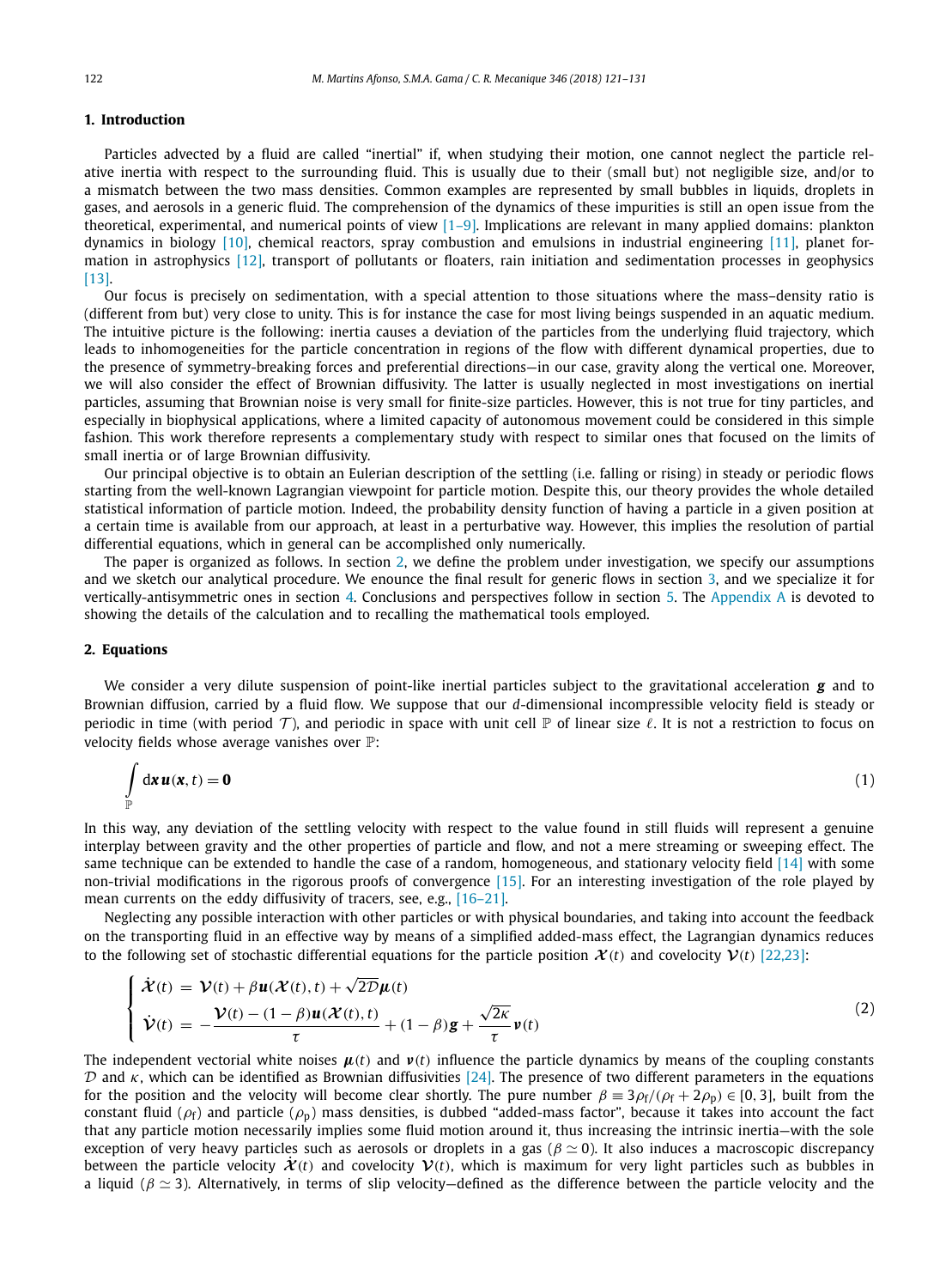<span id="page-2-0"></span>local instantaneous fluid velocity sampled by the particle:  $\mathbf{\hat{y}}(t) = \dot{\mathbf{\hat{x}}}(t) - \mathbf{u}(\mathbf{\hat{x}}(t), t)$ —the covelocity turns out to be  $\mathbf{\hat{v}}(t)$  =  ${\bf V}(t)$  + (1 – β) ${\bf u}({\bf X}(t),t) - \sqrt{2D}{\bf \mu}(t)$ . Finally, the Stokes time τ in the drag term expresses the typical response delay of particles to flow variations, and is defined as  $\tau = Q^2/(3\gamma\beta)$  for spherical inertial particles of radius *Q* immersed in a fluid with kinematic viscosity *γ* . Note, however, that, as customary in inertial-particle studies, *β* and *τ* are assumed as independent parameters, since the latter can be varied even when the former is kept fixed by suitably changing *Q* and *γ* . The dynamical system [\(2\)](#page-1-0) neglects the classical contributions due to Basset (time integration for memory/history/wake effects), Oseen (nonlinear finite-Reynolds-number correction to the basic Stokes flow), Faxén (spatial expansion of the fluid flow for finite particle size) and Saffman (lateral lift in case of rotation).

After statistical averaging of [\(2\)](#page-1-0) on  $\mu$ (*t*) and  $\nu$ (*t*) [\[25–28\],](#page-9-0) the generalized Fokker–Planck (or Kramers, or forward Kolmogorov) equation for the phase-space density  $p(\mathbf{x}, \mathbf{v}, t)$  is obtained:

$$
\left\{\partial_t + \partial_{\mathbf{x}} \cdot \left[\mathbf{v} + \beta \mathbf{u}(\mathbf{x}, t)\right] + \partial_{\mathbf{v}} \cdot \left[\frac{(1-\beta)\mathbf{u}(\mathbf{x}, t) - \mathbf{v}}{\tau} + (1-\beta)\mathbf{g}\right] - \mathcal{D}\partial_{\mathbf{x}}^2 - \frac{\kappa}{\tau^2}\partial_{\mathbf{v}}^2\right\} p = 0\tag{3}
$$

Let us denote by  $\mathcal{L}(\mathbf{x}, \mathbf{v}, t)$  the linear operator in curly braces on the left-hand side of (3), so that  $\mathcal{L}p = 0$ . For future use, let us also introduce the corresponding physical-space concentration, obtained by integrating on the covelocity variable:

$$
q(\mathbf{x},t) \equiv \int_{\mathbb{R}^d} \mathrm{d}\mathbf{v} \ p(\mathbf{x},\mathbf{v},t) \tag{4}
$$

The particle terminal velocity  $[29-35]$  is defined as a weighted average of the particle velocity, from the first equation in [\(2\):](#page-1-0)

$$
\mathbf{w} \equiv \langle \mathbf{\mathcal{V}}(t) + \beta \mathbf{u}(\mathbf{\mathcal{X}}(t), t) + \sqrt{2\mathcal{D}}\mathbf{\mu}(t) \rangle_p = \int_0^{\mathcal{T}} \frac{dt}{\mathcal{T}} \int_{\mathbb{P}} d\mathbf{x} \int_{\mathbb{R}^d} d\mathbf{v} \left[ \mathbf{v} + \beta \mathbf{u}(\mathbf{x}, t) \right] p(\mathbf{x}, \mathbf{v}, t)
$$
(5)

(here and in what follows, the average on the temporal period  $T$  is skipped for steady flows). Notice that in general such quantity corresponds to a mean behavior and not to an asymptotic value—except for the case of still fluids if Brownian diffusion is negligible. Indeed, inside a flow, each particle can wander in any direction and follow more or less closely the underlying fluid trajectory, but the overall evolution of a bunch of non-interacting particles will consist in a falling/rising described by *w*. On the contrary, in our model, the well-known "bare" asymptotic value of sedimentation in still fluids is:

$$
\mathcal{W} \equiv (1 - \beta) \tau \mathbf{g} \tag{6}
$$

As proven in [A.1,](#page-8-0) the deviation of the terminal velocity from its bare value can be rewritten using  $(4)$  as:

$$
\mathcal{Z} \equiv \mathbf{w} - \mathcal{W} = \int_{0}^{T} \frac{dt}{\mathcal{T}} \int_{\mathbb{P}} d\mathbf{x} \int_{\mathbb{R}^d} d\mathbf{v} \, \mathbf{u}(\mathbf{x}, t) p(\mathbf{x}, \mathbf{v}, t) = \int_{0}^{T} \frac{dt}{\mathcal{T}} \int_{\mathbb{P}} d\mathbf{x} \, \mathbf{u}(\mathbf{x}, t) q(\mathbf{x}, t)
$$
(7)

Now, let us focus on particles whose mass density differs only slightly (either in excess or in shortfall) from the fluid one [\[36–38\].](#page-10-0) Since  $\beta \simeq 1$ , then  $1-\beta$  is small but with an undefined sign, so we introduce a second small parameter in the form of  $\alpha \equiv |1 - \beta| \ll 1$ . We also define  $\mathcal{J} \equiv \text{sgn}(1 - \beta)$ , thus  $\beta = 1 - \mathcal{J}\alpha$ . It can be shown that, in this situation, it is possible to proceed analytically only if one makes the further assumption that the Brownian-diffusion coefficient *κ* appearing in the equation for the particle acceleration is small as well, namely with the same asymptotic behavior as the mass–density mismatch:  $\kappa \sim \alpha \ll 1$ ; or, in other words, one can define a finite constant  $\mathcal{K} \equiv \kappa / |1 - \beta| = \alpha^{-1} \kappa$  with dimensions of square length over time. Notice that no assumption is made on the Brownian diffusivity  $D$  driving the particle velocity, which can then be thought of as a regularizing parameter. As is well known, the diffusivity of a tracer particle—obeying  $(2)$  with  $\tau = 0$ —would turn out to be simply  $\mathcal{D} + \kappa$ , but for inertial particles the situation is more subtle and, indeed, our analytical procedure works only if  $\kappa$  is small and  $\mathcal D$  is non-zero. It is also worth mentioning that, had one proceeded on a Lagrangian route before turning to the (Eulerian) phase-space description, the zeroth-order situation  $β = 1$  would correspond to a Markovian process driven by a colored noise (Ornstein–Uhlenbeck) in the Langevin equation, as already described in [\[39\].](#page-10-0) The Lagrangian approach has also been followed in  $[40]$  to find exact expressions for the particle eddy diffusivity in shear or Gaussian flows.

Upon rescaling the covelocity variable according to *v* → *y* ≡ *v/* √|<sup>1</sup> <sup>−</sup> *<sup>β</sup>*| = *<sup>α</sup>*<sup>−</sup>1*/*<sup>2</sup> *<sup>v</sup>*, the generalized Fokker–Planck operator splits into:

$$
\mathcal{L} = \mathcal{L}^{(0)} + \alpha^{1/2} \mathcal{L}^{(1)} + \alpha \mathcal{L}^{(2)}
$$

with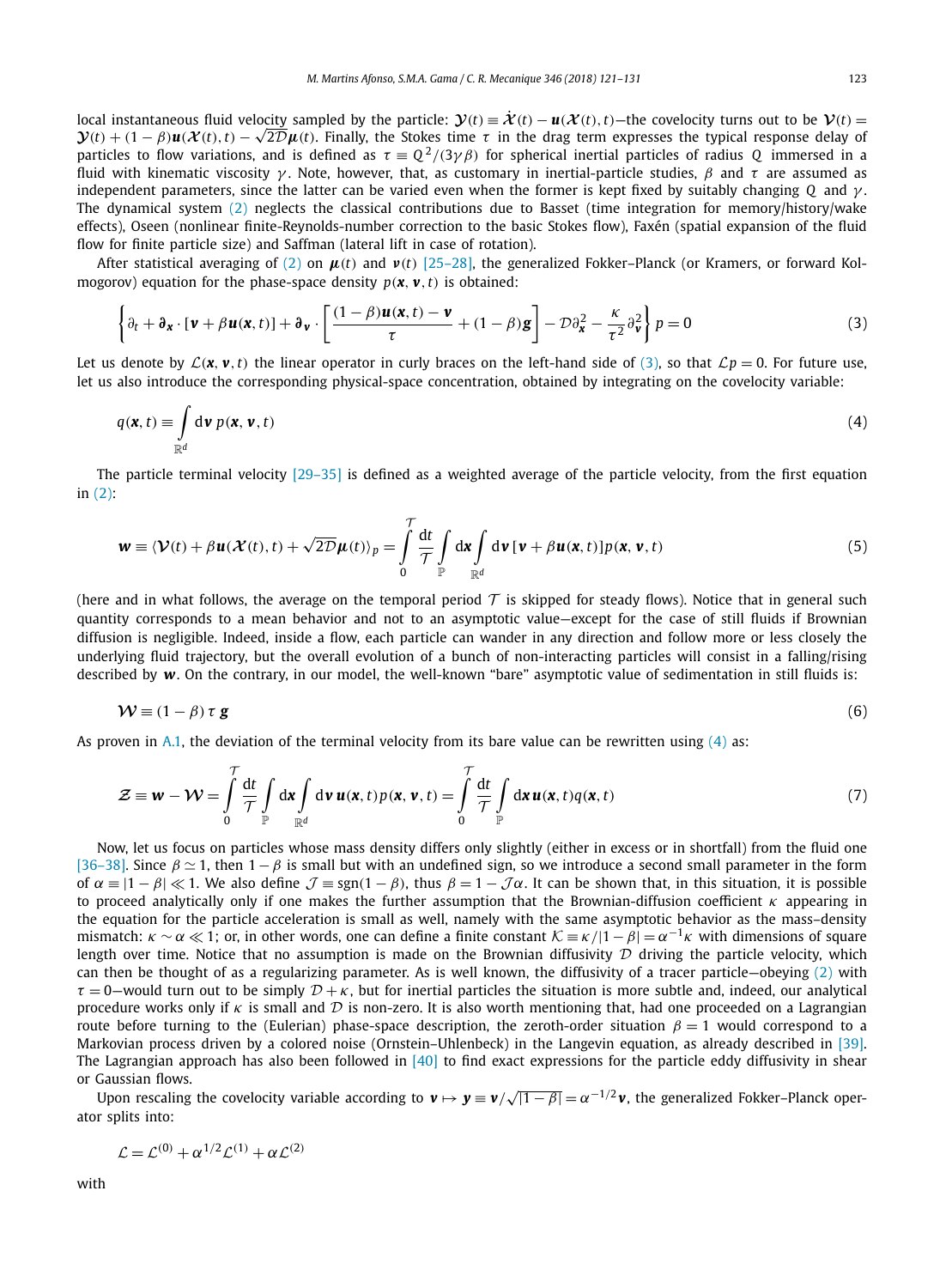<span id="page-3-0"></span>
$$
\mathcal{L}^{(0)} = \partial_t + \mathbf{u}(\mathbf{x}, t) \cdot \partial_{\mathbf{x}} - \mathcal{D}\partial_{\mathbf{x}}^2 - \tau^{-1}\partial_{\mathbf{y}} \cdot \mathbf{y} - \mathcal{K}\tau^{-2}\partial_{\mathbf{y}}^2
$$
\n(8a)

$$
\mathcal{L}^{(1)} = \mathbf{y} \cdot \partial_{\mathbf{x}} + \mathcal{J}[\tau^{-1} \mathbf{u}(\mathbf{x}, t) + \mathbf{g}] \cdot \partial_{\mathbf{y}} \tag{8b}
$$

$$
\mathcal{L}^{(2)} = -\mathcal{J}\mathbf{u}(\mathbf{x},t) \cdot \partial_{\mathbf{x}} \tag{8c}
$$

For the sake of notational simplicity, we define a "gravitational velocity field"  $z(x, t) = u(x, t) + \tau g$  (with  $\partial_x \cdot u = 0 \Rightarrow \partial_x \cdot z = 0$ 0) and two linear operators,

$$
\mathcal{M}(\mathbf{x},t) \equiv \partial_t + \mathbf{u}(\mathbf{x},t) \cdot \partial_{\mathbf{x}} - \mathcal{D} \partial_{\mathbf{x}}^2 \tag{9}
$$

(advection–diffusion in physical space) and

$$
\mathcal{N}(\mathbf{y}) \equiv \partial_{\mathbf{y}} \cdot \mathbf{y} + \mathcal{K} \tau^{-1} \partial_{\mathbf{y}}^2 \tag{10}
$$

(related to the Ornstein–Uhlenbeck formalism). In terms of them,

$$
\mathcal{L}^{(0)} = \mathcal{M}(\mathbf{x}, t) - \tau^{-1} \mathcal{N}(\mathbf{y}), \qquad \mathcal{L}^{(1)} = \mathbf{y} \cdot \mathbf{\partial}_{\mathbf{x}} + \mathcal{J} \tau^{-1} \mathbf{z}(\mathbf{x}, t) \cdot \mathbf{\partial}_{\mathbf{y}}
$$

Our rescaling is dictated by the close analogy with the situation described in  $[35,41,42]$ , where the small-inertia limit was performed. In that case, the small quantity in the denominator was the square root of  $\tau$ , while here it is that of  $|1 - \beta|$ . As shown in the appendix, the advantage of such rescaling lies in the fact that it allows for a full decoupling of the rescaled covelocity from the physical-space dynamics, and for the resolution of equations based on the operator (10) in terms of a basic Gaussian state. Note that in the present framework we have to request the smallness of *κ* explicitly, a condition that, on the contrary, was somehow implicit in those works, as explained in [\[41\]](#page-10-0) by introducing the non-dimensional Stokes and Péclet numbers (whose product was required to be *O(*1*)*).

It is now natural to expand the phase-space density into a power series in  $\sqrt{\alpha}$  and to replace into [\(3\):](#page-2-0)

$$
p(\mathbf{x}, \mathbf{y}, t) = \sum_{\mathcal{I}=0}^{\infty} \alpha^{\mathcal{I}/2} p^{(\mathcal{I})}(\mathbf{x}, \mathbf{y}, t)
$$

implying that

$$
\mathcal{L}^{(0)} p^{(0)} = 0 \tag{11a}
$$

$$
\mathcal{L}^{(0)} p^{(1)} = -\mathcal{L}^{(1)} p^{(0)} \tag{11b}
$$
\n
$$
\mathcal{L}^{(0)} p^{(\mathcal{I})} = -\mathcal{L}^{(1)} p^{(\mathcal{I}-1)} - \mathcal{L}^{(2)} p^{(\mathcal{I}-2)} \tag{12c}
$$

#### **3. Results for periodic incompressible flows**

The terminal velocity is accordingly expanded as:

$$
\mathbf{w} = \sum_{\mathcal{I}=0}^{\infty} \alpha^{\mathcal{I}/2} \mathbf{w}^{(\mathcal{I})} \qquad \mathcal{Z} = \sum_{\mathcal{I}=0}^{\infty} \alpha^{\mathcal{I}/2} \mathcal{Z}^{(\mathcal{I})} \tag{12}
$$

Since  $W = \alpha \mathcal{J} \tau g$ , then  $w^{(\mathcal{I})} = \mathcal{Z}^{(\mathcal{I})} + \delta_{\mathcal{I}2} \mathcal{J} \tau g$ . It can be shown (see appendix for details) that actually all the half-integer orders of these expressions (corresponding to odd  $\mathcal{I}$ ) identically vanish, so that in practice such expansions reduce to common analytical ones. Moreover, one also sees that  $w^{(0)} = \mathbf{0} = \mathcal{Z}^{(0)}$ , i.e. particles with exactly-neutral buoyancy—which would macroscopically stand still in fluids at rest—on average do not settle either in the presence of our class of flows. In what follows, we are going to provide the expressions for the terminal velocity up to the second order, that is,  $w^{(2)}$ and  $w^{(4)}$ . Formula [\(5\)](#page-2-0) can be manipulated in order to succeed in performing the covelocity integrals, and what is left are space–time integrals of a set of fields satisfying the equations of the advection–diffusion–reaction type in the configuration space. At working order, such fields of our interest are denoted by  $q^{(0)}$ ,  $r_i^{(1)}$ ,  $q^{(2)}$ ,  $s_{ij}^{(2)}$ ,  $r_i^{(3)}$ , and  $q^{(4)}$ . Apart from imposing the constancy of  $q^{(0)}=\ell^{-d}$ , their other partial differential equations are solvable analytically only for specific flows such as parallel ones. However, such a class of flow is not relevant for our scope, since no contribution to the terminal velocity arises from them. Nevertheless, our procedure allows for at least a numerical resolution in generic flows, because of the drastic reduction in the dimensionality of the problem from  $2d + 1$  to  $d + 1$ .

Postponing all details to [Appendix A,](#page-5-0) and defining  $\nabla_i \equiv \partial_{x_i}$ , we assert first of all that:

$$
w_i^{(2)} = \mathcal{J}\tau g_i + \mathcal{Z}_i^{(2)}, \qquad \mathcal{Z}_i^{(2)} = \int\limits_0^{\mathcal{T}} \frac{\mathrm{d}t}{\mathcal{T}} \int\limits_{\mathbb{P}} \mathrm{d}x u_i(\mathbf{x}, t) q^{(2)}(\mathbf{x}, t) \tag{13}
$$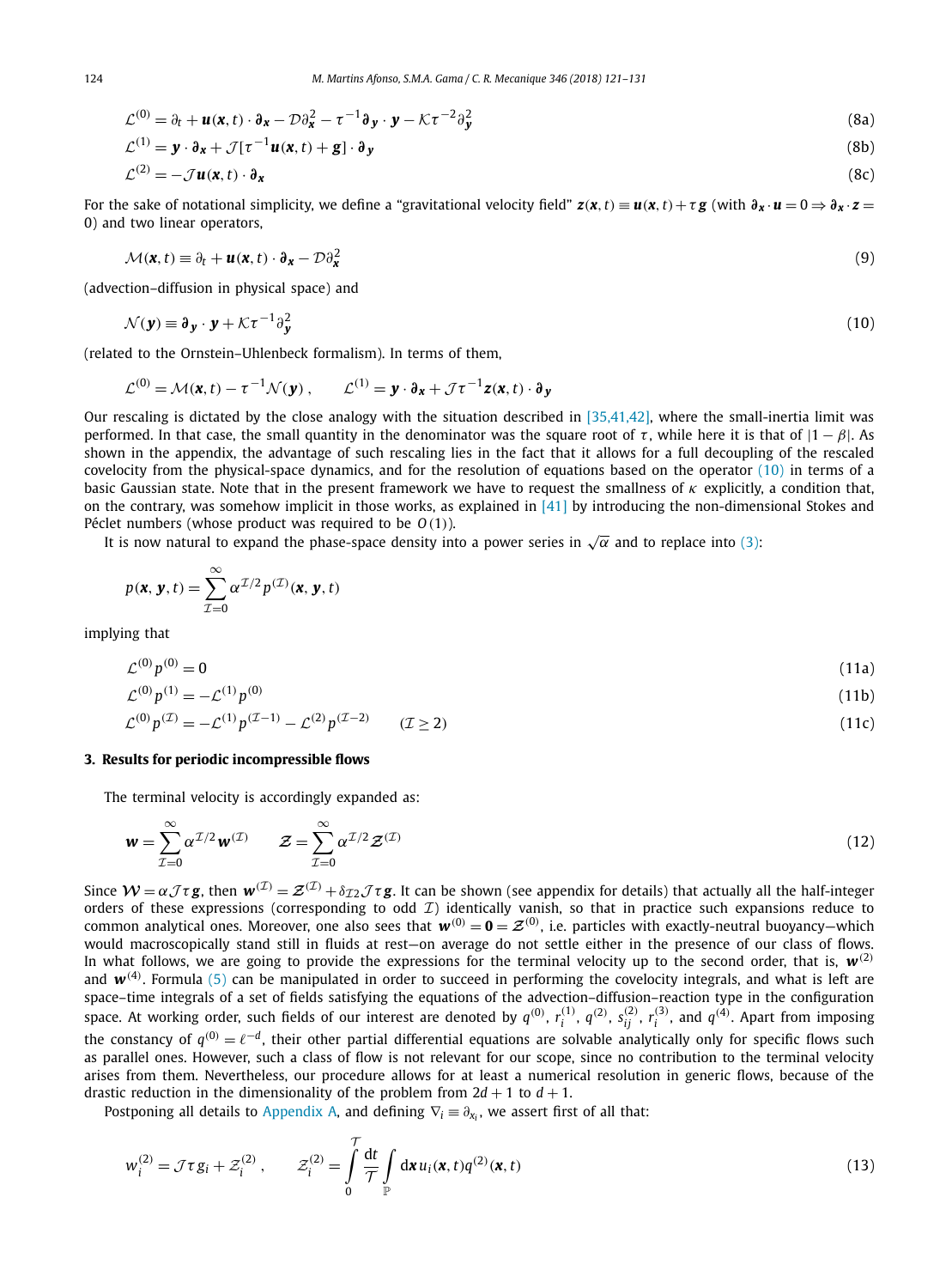<span id="page-4-0"></span>with  $q^{(2)}$  introduced in [\(26\);](#page-6-0) and

$$
w_i^{(4)} = \mathcal{Z}_i^{(4)} = \int\limits_0^{\gamma} \frac{\mathrm{d}t}{\mathcal{T}} \int\limits_{\mathbb{P}} \mathrm{d}x \, u_i(x, t) q^{(4)}(x, t) \tag{14}
$$

with  $q^{(4)}$  introduced in [\(30\).](#page-6-0)

To determine the order  $\alpha^1$ , the set of relevant equations consists of:

$$
(\mathcal{M} + \tau^{-1})r_i^{(1)} = \ell^{-d}\mathcal{J}\mathcal{K}^{-1}z_i
$$
  
\n
$$
\mathcal{M}q^{(2)} = -\mathcal{K}\tau^{-1}\nabla_i r_i^{(1)}
$$
\n(15a)

with  $r_i^{(1)}$  introduced in [\(24\).](#page-6-0)

To analyze  $O(\alpha^2)$  too, the system also comprises:

$$
(\mathcal{M} + 2\tau^{-1})s_{ij}^{(2)} = -\nabla_i r_j^{(1)} + \mathcal{J}\mathcal{K}^{-1} z_i r_j^{(1)}
$$
\n(16a)

$$
(\mathcal{M} + \tau^{-1})r_i^{(3)} = -\nabla_i q^{(2)} + \mathcal{J}\mathcal{K}^{-1}z_i q^{(2)} + \mathcal{J}\mathbf{u} \cdot \nabla r_i^{(1)} - \mathcal{K}\tau^{-1}\nabla_j (s_{ji}^{(2)} + s_{ij}^{(2)})
$$
(16b)

$$
\mathcal{M}q^{(4)} = \mathcal{J}\mathbf{u} \cdot \nabla q^{(2)} - \mathcal{K}\tau^{-1} \nabla_i r_i^{(3)}
$$
(16c)

with  $s_{ij}^{(2)}$  and  $r_i^{(3)}$  introduced in [\(26\)](#page-6-0) and [\(28\)](#page-6-0) respectively.

The conclusions that can be drawn analytically at this stage are the following. The terminal velocity is given by

$$
\mathbf{w} = \alpha \mathbf{w}^{(2)} + \alpha^2 \mathbf{w}^{(4)} + \mathbf{O}(\alpha^3)
$$
\n<sup>(17)</sup>

with the leading order from [\(13\)](#page-3-0) represented by:

$$
\alpha \mathbf{w}^{(2)} = |1 - \beta| \mathcal{J} \left[ \tau \mathbf{g} + \int_{0}^{\mathcal{T}} \frac{dt}{\mathcal{T}} \int_{\mathbb{P}} d\mathbf{x} \mathbf{u}(\mathbf{x}, t) \mathcal{J}^{-1} q^{(2)}(\mathbf{x}, t) \right]
$$

$$
= \mathcal{W} + (1 - \beta) \int \mathbf{u} f(\mathbf{u}, \tau, \mathbf{g}, \mathcal{D}) \tag{18}
$$

Here we exploited the relation  $1 - \beta = \mathcal{J}\alpha$  and the fact that—due to (15a)—the field  $\mathbf{r}^{(1)}/(\mathcal{J}\mathcal{K}^{-1})$  is independent of both  $\mathcal{J}$  and  $\mathcal{K}$  (i.e. of both *β* and *κ*), so the same independence also holds for the field  $q^{(2)}/\mathcal{J}$  because of (15b). Therefore, in the limit of quasi-neutrally-buoyant particles (and of *κ* with the same order of smallness as |1 − *β*|), the main contribution to the terminal velocity is represented by its bare value plus a *same-order* deviation only dependent on the other finite quantities into play, and which can be computed numerically via (18) and (15a)–(15b). This leading order is independent of *κ* and overall *odd* in 1−*β*: with all the other parameters fixed, particles slightly heavier than the fluid settle with a velocity opposite to the one of slightly lighter particles; at this stage, no immediate conclusion can be drawn on the sign of such a deviation. Note that expression (17) does not exclude the possible presence of further terms linear in |1 − *β*|, but with a "prefactor" proportional to a positive power of *κ*, because in our asymptotics these would be higher-order contributions. No immediate simplification can be performed on the term  $\alpha^2 w^{(4)}$  from (14) for the time being.

#### **4. Simplifications for flows endowed with vertical parity**

If a vertical-parity symmetry is imposed on the flow, further simplifications come along (at least for those situations where gravity is aligned with one side of the periodicity cell). Namely, if at a point *x*∗ defined as the vertical reflection of the point *x* with respect to a reference horizontal plane ( $x_* \cdot g = -x \cdot g$  and  $x_* \times g = x \times g$ ), the vertical and horizontal components of the flow satisfy

$$
\mathbf{u}(\mathbf{x}_{*},t)\cdot\mathbf{g}=-\mathbf{u}(\mathbf{x},t)\cdot\mathbf{g}\quad\text{and}\quad\mathbf{u}(\mathbf{x}_{*},t)\times\mathbf{g}=\mathbf{u}(\mathbf{x},t)\times\mathbf{g}\tag{19}
$$

then it is possible to split all the relevant physical-space fields into their even and odd parts. For instance,  $u_{e/0}(x,t)$  $[\mathbf{u}(\mathbf{x},t) \pm \mathbf{u}(\mathbf{x}_*,t)]/2$ , with a purely odd vertical component  $\mathbf{u} \cdot \mathbf{g} = \mathbf{u}_0 \cdot \mathbf{g}$  and (a) purely even horizontal component(s)  $u \times g = u_e \times g$ . The consequent equations derived from the sets (15) and (16) are simpler to deal with, first of all from a numerical point of view as defined on a halved domain. Analytically, it can be shown that the function *f* in (18) is actually linear in **g**, so that  $w^{(2)}$  is overall proportional to gravity; since the same can be stated also for  $w^{(4)}$  in (17), such a conclusion holds for the whole terminal velocity at working order.

Notice that this category also comprises cellular flows often adopted in analytical and numerical investigations to mimic Langmuir circulation on the ocean surface or lateral convective rolls in Rayleigh–Bénard cells [\[29,31,43–45,35\].](#page-9-0)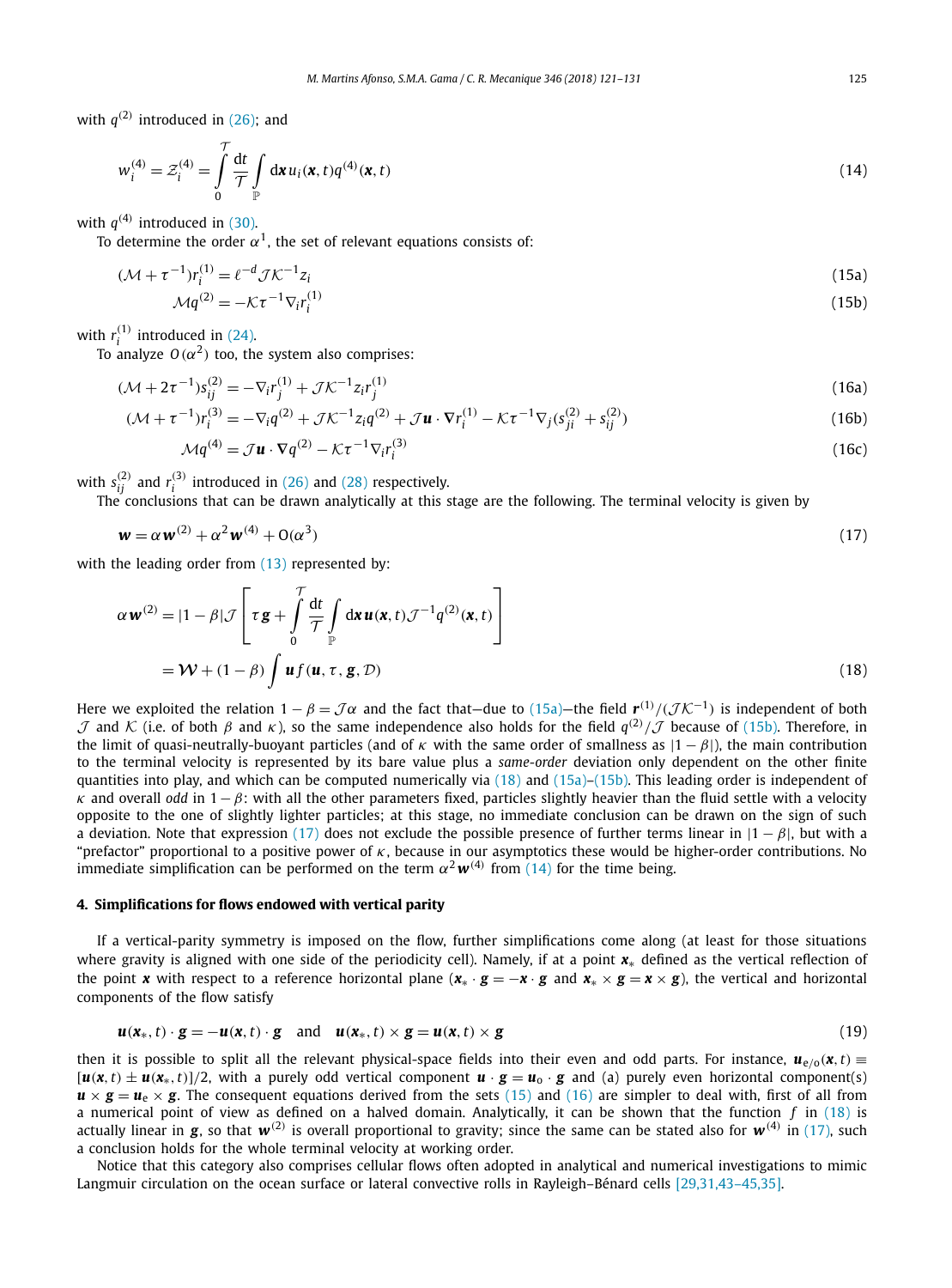#### <span id="page-5-0"></span>**5. Conclusions and perspectives**

We investigated the sedimentation process of quasi-neutrally buoyant inertial particles in zero-mean incompressible flows. Such particles are especially relevant in biophysical applications, where most of the aquatic microorganisms [\[46\]](#page-10-0) have a mass density very similar to the one of water. General formulae have been found for their terminal velocity in generic space-and-time periodic (or steady) flows, with some additional information available for flows endowed with some degree of spatial symmetry such as negative parity in the vertical direction. These expressions consist in space-time integrals of auxiliary quantities that satisfy partial differential equations of the advection–diffusion–reaction type, which can be solved at least numerically, since our procedure allowed for a drastic reduction of the problem dimensionality from the full phase space to the classical physical space. Moreover, our expressions extend the range of validity of this approach to any value of the Stokes' time—away from previous perturbative limits—or at least to those situations where the basic dynamical system [\(2\)](#page-1-0) makes sense and the (Basset, Oseen, Faxén, Saffman) corrections can be neglected. As a byproduct, our analysis also provides the physical-space particle probability density function once these differential equations are solved.

Among the possible perspectives, first of all we mention the study of the particle effective—or "eddy"—diffusivity  $[47-51, 1]$ [42\].](#page-10-0) This can be performed by means of the multiple-scale method [\[52–54\],](#page-10-0) and represents the following step in the investigation of higher-order effects in particle advection, including also the possibility of anomalous transport [\[55,56\].](#page-10-0) When analyzing the possibility of a net displacement also in the horizontal direction, a clear connection with the problem of Stokes' drift arises [\[57–59\].](#page-10-0) Finally, we would like to attack the problem of particle dispersion following a point-source emission, an issue that has already been tackled for tracers [\[25,60\]](#page-9-0) or slightly-inertial particles [\[41\],](#page-10-0) and that should be recast in the present framework of quasi-neutral buoyancy.

#### **Acknowledgements**

We thank Andrea Mazzino, Paolo Muratore-Ginanneschi, Semyon Yakubovich, and Luca Biferale for useful discussions and suggestions. This article is based upon work from COST Action MP1305, supported by COST (European Cooperation in Science and Technology). The authors were partially supported by CMUP (UID/MAT/00144/2013), which is funded by FCT (Portugal) with national (MEC) and European structural funds (FEDER), under the partnership agreement PT2020; and also by Project STRIDE NORTE-01-0145-FEDER-000033, funded by ERDF NORTE 2020.

#### **Appendix A. Calculation details**

The first equation to attack is  $(11a)$ . Thanks to the full decoupling in the operator  $(8a)$ , we can solve it through variable separation:

$$
p^{(0)}(\mathbf{x}, \mathbf{v}, t) = \sigma(\mathbf{y})q^{(0)}(\mathbf{x}, t)
$$
\n(20)

$$
\implies \frac{1}{q^{(0)}(\mathbf{x},t)} \mathcal{M}(\mathbf{x},t) q^{(0)}(\mathbf{x},t) = c = \frac{\tau^{-1}}{\sigma(\mathbf{y})} \mathcal{N}(\mathbf{y}) \sigma(\mathbf{y})
$$
\n(21)

Looking at the right-hand-side equality in (21) integrated on the covelocity space, we get:

$$
\int d\mathbf{y} c\sigma(\mathbf{y}) = \tau^{-1} \int d\mathbf{y} \,\mathbf{\partial}_{\mathbf{y}} \cdot [\mathbf{y}\sigma(\mathbf{y}) + \mathcal{K}\tau^{-1} \mathbf{\partial}_{\mathbf{y}}\sigma(\mathbf{y})] = 0 \Longrightarrow c = 0
$$
  
\n
$$
\Longrightarrow \sigma(\mathbf{y}) = (2\pi \mathcal{K}/\tau)^{-d/2} e^{-y^2 \tau/2\mathcal{K}} \text{ (chosen with unit normalization)}
$$
\n(22)

From the corresponding left-hand-side equality, we deduce an advection–diffusion equation in physical space:

$$
\partial_t q^{(0)}(\mathbf{x},t) + \mathbf{u}(\mathbf{x},t) \cdot \partial_{\mathbf{x}} q^{(0)}(\mathbf{x},t) - \mathcal{D} \partial_{\mathbf{x}}^2 q^{(0)}(\mathbf{x},t) = 0 \tag{23}
$$

For future use, we introduce the fully-symmetric polynomials (equivalent to multivariate *d*-dimensional Hermite polynomials, and with  $+\mathcal{S}$  denoting the symmetrization process of any tensor on its free indices):

$$
C_{ij} \equiv y_i y_j - \mathcal{K} \tau^{-1} \delta_{ij}, \qquad A_{ijk} \equiv y_i y_j y_k - \mathcal{K} \tau^{-1} (y_i \delta_{jk} + \mathcal{S})
$$
  

$$
B_{ijkl} \equiv y_i y_j y_k y_l - \mathcal{K} \tau^{-1} (y_i y_j \delta_{kl} + \mathcal{S}) + \mathcal{K}^2 \tau^{-2} (\delta_{ij} \delta_{kl} + \mathcal{S})
$$

together with the Gaussian weight  $\sigma(\mathbf{y})$ , they enjoy the relations:

$$
\mathcal{N}(\mathbf{y})\sigma(\mathbf{y}) = 0, \quad \mathcal{N}(\mathbf{y})[y_i\sigma(\mathbf{y})] = -y_i\sigma(\mathbf{y}), \quad \mathcal{N}(\mathbf{y})[\mathcal{C}_{ij}\sigma(\mathbf{y})] = -2\mathcal{C}_{ij}\sigma(\mathbf{y})
$$

$$
\mathcal{N}(\mathbf{y})[\mathcal{A}_{ijk}\sigma(\mathbf{y})] = -3\mathcal{A}_{ijk}\sigma(\mathbf{y}), \quad \mathcal{N}(\mathbf{y})[\mathcal{B}_{ijkl}\sigma(\mathbf{y})] = -4\mathcal{B}_{ijkl}\sigma(\mathbf{y})
$$

$$
\int d\mathbf{y} y_i\sigma(\mathbf{y}) = \int d\mathbf{y} \mathcal{C}_{ij}\sigma(\mathbf{y}) = \int d\mathbf{y} \mathcal{A}_{ijk}\sigma(\mathbf{y}) = \int d\mathbf{y} \mathcal{B}_{ijkl}\sigma(\mathbf{y}) = 0
$$
along with 
$$
\int d\mathbf{y}\sigma(\mathbf{y}) = 1, \text{ and } \int d\mathbf{y}\mathbf{y} \otimes \mathbf{y}\sigma(\mathbf{y}) = \mathcal{K}\tau^{-1}
$$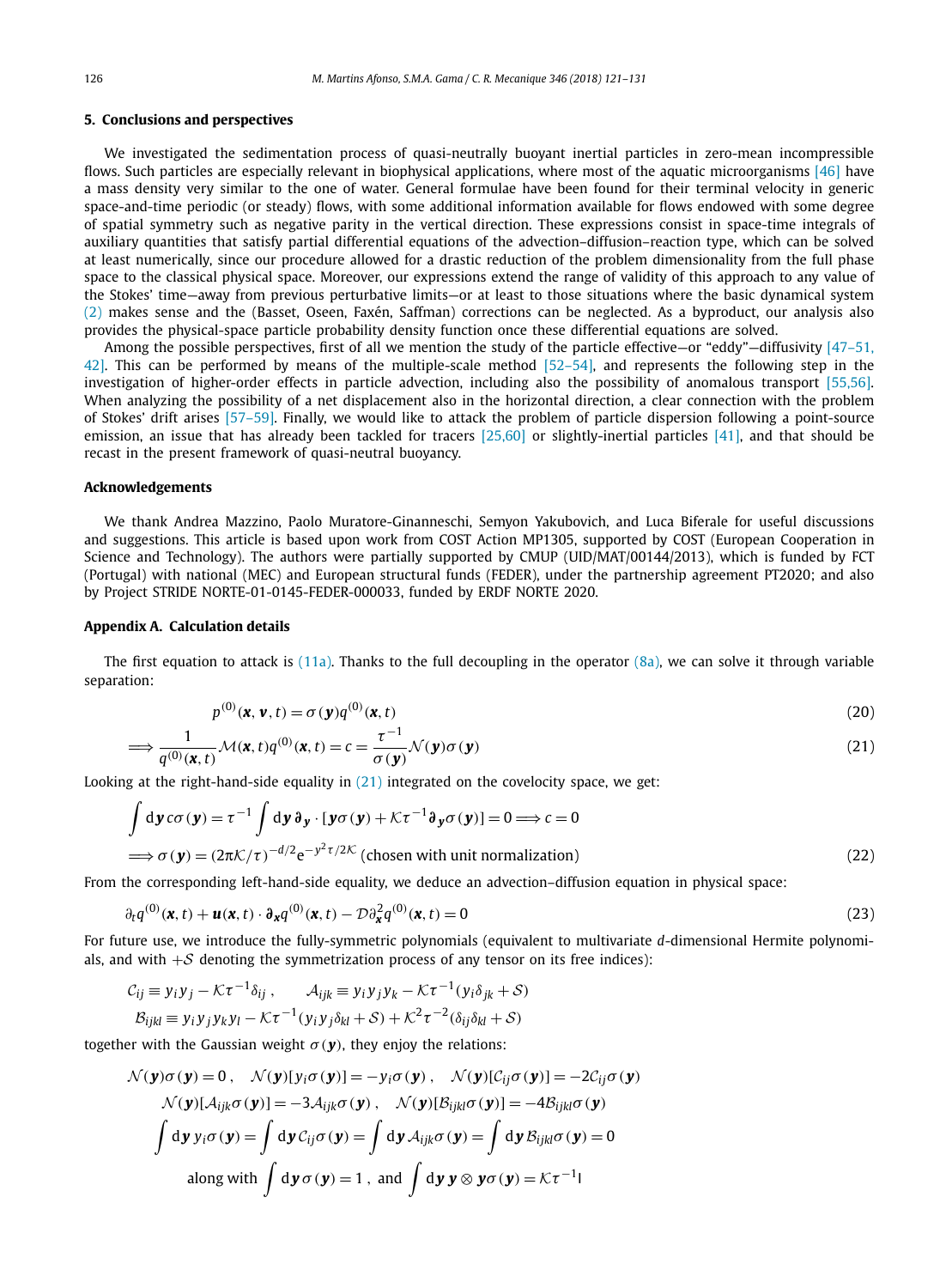<span id="page-6-0"></span>By making use of lower-order results, we can now proceed to solve the system [\(11\)](#page-3-0) recursively, starting from [\(11b\):](#page-3-0)

$$
[\mathcal{M}(\mathbf{x},t)-\tau^{-1}\mathcal{N}(\mathbf{y})]p^{(1)}(\mathbf{x},\mathbf{y},t)=-[\mathbf{y}\cdot\partial_{\mathbf{x}}+\mathcal{J}\tau^{-1}\mathbf{z}(\mathbf{x},t)\cdot\partial_{\mathbf{y}}]p^{(0)}(\mathbf{x},\mathbf{y},t)\\=\sigma(\mathbf{y})y_i[-\partial_{x_i}+\mathcal{J}\mathcal{K}^{-1}z_i(\mathbf{x},t)]q^{(0)}(\mathbf{x},t)
$$

The resolution passes through a process of Hermitianization (very closely related to the second-quantization algorithm [\[35\]\)](#page-10-0). It consists in rewriting the unknown as the product between the Gaussian weight and an expansion in a power series in *y* up to the order in question, in this case the first, with space–time-dependent prefactors (notice that in  $(20)$  an expansion up to order 0, i.e. no expansion at all, appeared):

$$
p^{(1)}(\mathbf{x}, \mathbf{y}, t) = \sigma(\mathbf{y}) [q^{(1)}(\mathbf{x}, t) + y_i r_i^{(1)}(\mathbf{x}, t)]
$$
\n(24)

$$
\Longrightarrow \begin{cases} [\partial_t + \mathbf{u} \cdot \nabla - \mathcal{D} \nabla^2] q^{(1)} = 0 \\ [\partial_t + \mathbf{u} \cdot \nabla - \mathcal{D} \nabla^2 + \tau^{-1}] r_i^{(1)} = -\nabla_i q^{(0)} + \mathcal{J} \mathcal{K}^{-1} z_i q^{(0)} \end{cases} (25)
$$

Resolution of [\(11c\)](#page-3-0) (for  $\mathcal{I} = 2$ ):

$$
[\mathcal{M}(\mathbf{x},t) - \tau^{-1}\mathcal{N}(\mathbf{y})]p^{(2)}(\mathbf{x},\mathbf{y},t) = -[\mathbf{y}\cdot\partial_{\mathbf{x}} + \mathcal{J}\tau^{-1}\mathbf{z}(\mathbf{x},t)\cdot\partial_{\mathbf{y}}]p^{(1)}(\mathbf{x},\mathbf{y},t) + \mathcal{J}\mathbf{u}(\mathbf{x},t)\cdot\partial_{\mathbf{x}}p^{(0)}(\mathbf{x},\mathbf{y},t)
$$
  
\n
$$
\implies p^{(2)}(\mathbf{x},\mathbf{y},t) = \sigma(\mathbf{y})[q^{(2)}(\mathbf{x},t) + y_i r_i^{(2)}(\mathbf{x},t) + C_{ij}s_{ij}^{(2)}(\mathbf{x},t)]
$$
\n
$$
[\partial_t + \mathbf{u}\cdot\nabla - \mathcal{D}\nabla^2]q^{(2)} = \mathcal{J}\mathbf{u}\cdot\nabla q^{(0)} - \mathcal{K}\tau^{-1}\nabla_i r_i^{(1)}
$$
\n
$$
\implies \begin{cases}\n[\partial_t + \mathbf{u}\cdot\nabla - \mathcal{D}\nabla^2 + \tau^{-1}]r_i^{(2)} = -\nabla_i q^{(1)} + \mathcal{J}\mathcal{K}^{-1}z_i q^{(1)}\n\end{cases}
$$
\n(27)

$$
\left[ \left[ \partial_t + \boldsymbol{u} \cdot \nabla - \mathcal{D} \nabla^2 + 2 \tau^{-1} \right] s_{ij}^{(2)} = - \nabla_i r_j^{(1)} + \mathcal{J} \mathcal{K}^{-1} z_i r_j^{(1)} \right]
$$

Resolution of [\(11c\)](#page-3-0) (for  $\mathcal{I} = 3$ ):

$$
[\mathcal{M}(\mathbf{x},t)-\tau^{-1}\mathcal{N}(\mathbf{y})]p^{(3)}(\mathbf{x},\mathbf{y},t)=-[\mathbf{y}\cdot\partial_{\mathbf{x}}+\mathcal{J}\tau^{-1}\mathbf{z}(\mathbf{x},t)\cdot\partial_{\mathbf{y}}]p^{(2)}(\mathbf{x},\mathbf{y},t)+\mathcal{J}\mathbf{u}(\mathbf{x},t)\cdot\partial_{\mathbf{x}}p^{(1)}(\mathbf{x},\mathbf{y},t) \implies p^{(3)}(\mathbf{x},\mathbf{y},t)=\sigma(\mathbf{y})[q^{(3)}(\mathbf{x},t)+y_{i}r_{i}^{(3)}(\mathbf{x},t)+\mathcal{C}_{ij}s_{ij}^{(3)}(\mathbf{x},t)+\mathcal{A}_{ijk}a_{ijk}^{(3)}(\mathbf{x},t)]
$$
\n(28)

$$
\implies \begin{cases} [\partial_t + \mathbf{u} \cdot \nabla - \mathcal{D} \nabla^2] q^{(3)} = \mathcal{J} \mathbf{u} \cdot \nabla q^{(1)} - \mathcal{K} \tau^{-1} \nabla_i r_i^{(2)} \\ [\partial_t + \mathbf{u} \cdot \nabla - \mathcal{D} \nabla^2 + \tau^{-1}] r_i^{(3)} = - \nabla_i q^{(2)} + \mathcal{J} \mathcal{K}^{-1} z_i q^{(2)} + \mathcal{J} \mathbf{u} \cdot \nabla r_i^{(1)} - \mathcal{K} \tau^{-1} \nabla_j (s_{ji}^{(2)} + s_{ij}^{(2)}) \\ [\partial_t + \mathbf{u} \cdot \nabla - \mathcal{D} \nabla^2 + 2 \tau^{-1}] s_{ij}^{(3)} = \dots \\ [\partial_t + \mathbf{u} \cdot \nabla - \mathcal{D} \nabla^2 + 3 \tau^{-1}] a_{ijk}^{(3)} = \dots \end{cases} (29)
$$

Resolution of [\(11c\)](#page-3-0) (for  $\mathcal{I} = 4$ ):

$$
[\mathcal{M}(\mathbf{x},t)-\tau^{-1}\mathcal{N}(\mathbf{y})]p^{(4)}(\mathbf{x},\mathbf{y},t)=-[\mathbf{y}\cdot\partial_{\mathbf{x}}+\mathcal{J}\tau^{-1}\mathbf{z}(\mathbf{x},t)\cdot\partial_{\mathbf{y}}]p^{(3)}(\mathbf{x},\mathbf{y},t)+\mathcal{J}\mathbf{u}(\mathbf{x},t)\cdot\partial_{\mathbf{x}}p^{(2)}(\mathbf{x},\mathbf{y},t) \implies p^{(4)}(\mathbf{x},\mathbf{y},t)=\sigma(\mathbf{y})[q^{(4)}(\mathbf{x},t)+y_{i}r_{i}^{(4)}(\mathbf{x},t)+\mathcal{C}_{ij}s_{ij}^{(4)}(\mathbf{x},t)+\mathcal{A}_{ij}a_{ijl}^{(4)}(\mathbf{x},t)+\mathcal{B}_{ijkl}b_{ijkl}^{(4)}(\mathbf{x},t)]
$$
\n(30)

$$
\implies \begin{cases}\n[\partial_t + \mathbf{u} \cdot \nabla - \mathcal{D}\nabla^2]q^{(4)} = \mathcal{J}\mathbf{u} \cdot \nabla q^{(2)} - \mathcal{K}\tau^{-1}\nabla_i r_i^{(3)} \\
[\partial_t + \mathbf{u} \cdot \nabla - \mathcal{D}\nabla^2 + \tau^{-1}]r_i^{(4)} = \dots \\
[\partial_t + \mathbf{u} \cdot \nabla - \mathcal{D}\nabla^2 + 2\tau^{-1}]s_{ij}^{(4)} = \dots \\
[\partial_t + \mathbf{u} \cdot \nabla - \mathcal{D}\nabla^2 + 3\tau^{-1}]a_{ijk}^{(4)} = \dots \\
[\partial_t + \mathbf{u} \cdot \nabla - \mathcal{D}\nabla^2 + 4\tau^{-1}]b_{ijkl}^{(4)} = \dots\n\end{cases}
$$
\n(31)

Note that, for our purpose, in (29) we only need to investigate  $q^{(3)}$  and  $r^{(3)}$ , and in (31) only  $q^{(4)}$ . It is also worth underlining<br>that  $q(\mathbf{x}, t) = \sum_{\mathcal{I}=0}^{\infty} q^{(\mathcal{I})}(\mathbf{x}, t)$ , but the equations for the  $q^{(\math$ *r*<sup>(•</sup>)'s and s<sup>(•)</sup>'s to form a closed system and thus to compute the terminal velocity.

The overall normalization of the phase-space density *p* corresponds to an integration on the whole covelocity space (either in the original coordinate **v** or in the rescaled one **y**, which is indifferent because of the appearance of a Jacobian) and on the spatial periodicity cell, for any time:

$$
\int_{\mathbb{P}} d\mathbf{x} \int_{\mathbb{R}^d} d\mathbf{v} \, p(\mathbf{x}, \mathbf{v}, t) = 1 = \int_{\mathbb{P}} d\mathbf{x} \, q(\mathbf{x}, t)
$$
\n
$$
\implies \int_{\mathbb{P}} d\mathbf{x} \int_{\mathbb{R}^d} d\mathbf{y} \, p^{(\mathcal{I})}(\mathbf{x}, \mathbf{y}, t) = \delta_{\mathcal{I}0} = \int_{\mathbb{P}} d\mathbf{x} \, q^{(\mathcal{I})}(\mathbf{x}, t)
$$
\n(32)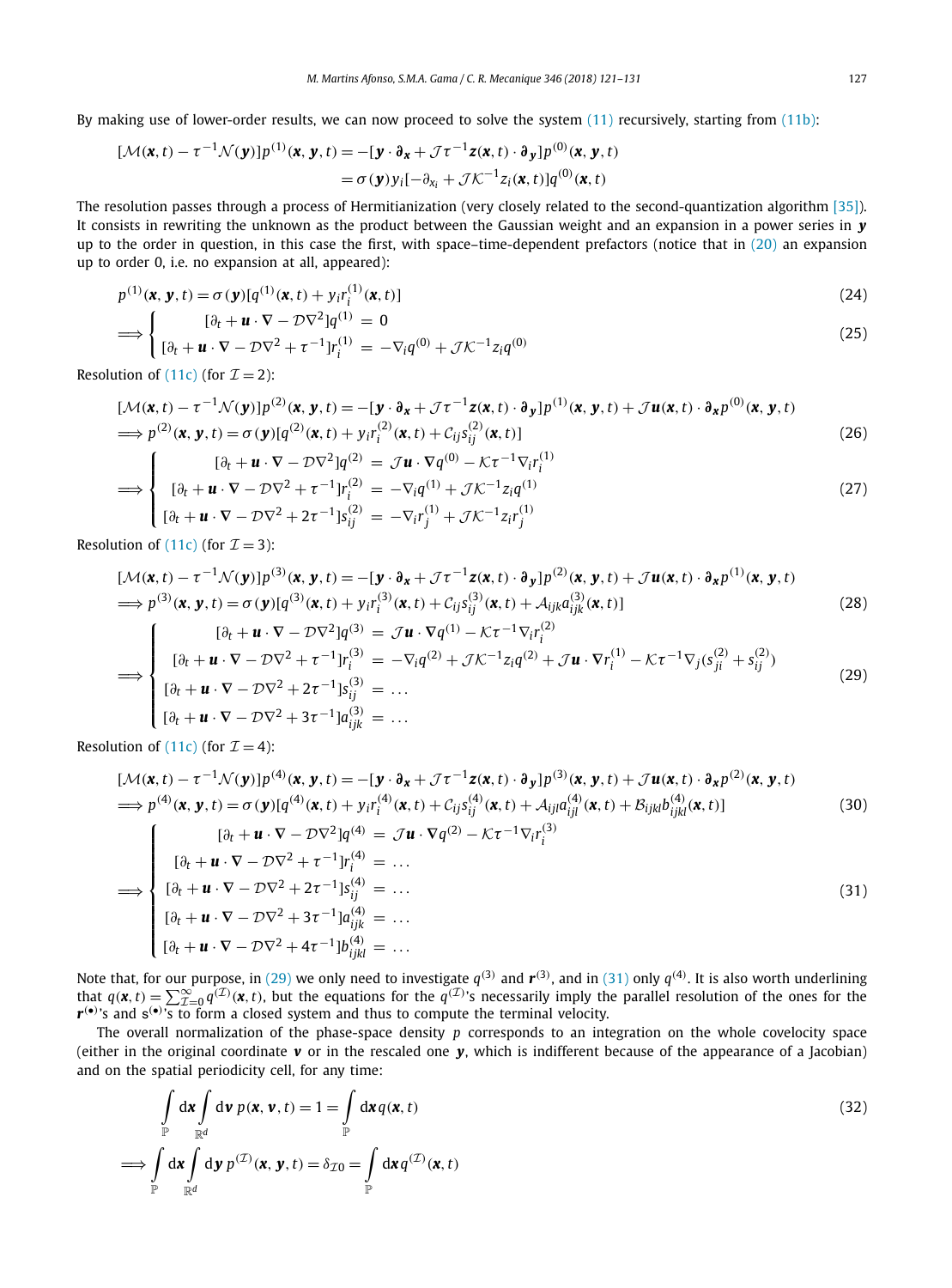For what concerns the initial conditions of *p*, they are more difficult to implement, nevertheless it is possible to impose them on  $q^{(0)}$  and  $q^{(1)}$ . Indeed, these two scalar fields satisfy the unforced advection–diffusion equations [\(23\)](#page-5-0) and [\(25a](#page-6-0)), whose unique periodic solutions (the one we are interested in) are the constants. The two exact values of the constants—the inverse of the physical volume and zero, respectively—are dictated by the spatial normalization [\(32\)](#page-6-0) and by the covelocity one [\(22\):](#page-5-0)

$$
q^{(0)}(\mathbf{x},0) = \ell^{-d} = q^{(0)}(\mathbf{x},t) , \qquad q^{(1)}(\mathbf{x},0) = 0 = q^{(1)}(\mathbf{x},t)
$$
\n(33)

Note that a transport property such as *w* cannot depend on the initial conditions, which are actually forgotten due to the diffusive term in the operator  $M$ . In other frameworks where this independence is a priori not met, they must be taken as uniform or otherwise averaged upon. This point is strictly related to the fact that we neglect any possible transient decay in the phase-space density, and we only focus on its long-term behavior which influences the terminal velocity. This steady or periodic behavior of  $p(x, y, t)$  is due to the steady/periodic character of the fluid flow  $u(x, t)$ , which is the only non-constant driving agent in the evolution equation [\(3\).](#page-2-0)

Keeping into account the expansions of the terms making up *p* starting from [\(20\),](#page-5-0) definition [\(5\)](#page-2-0) translates into:

$$
\boldsymbol{w}^{(0)} = \int_{0}^{T} \frac{dt}{\mathcal{T}} \int_{\mathbb{R}^d} d\boldsymbol{y} \, \boldsymbol{u}(\boldsymbol{x},t) p^{(0)}(\boldsymbol{x},\boldsymbol{y},t) = \int_{0}^{T} \frac{dt}{\mathcal{T}} \int_{\mathbb{R}^d} d\boldsymbol{x} \, \boldsymbol{u}(\boldsymbol{x},t) q^{(0)}(\boldsymbol{x},t) = \mathbf{0}
$$
\n(34)

$$
\mathbf{w}^{(1)} = \int_{0}^{7} \frac{dt}{\mathcal{T}} \int_{\mathbb{P}} d\mathbf{x} \int_{\mathbb{R}^d} d\mathbf{y} \left[ \mathbf{u}(\mathbf{x}, t) p^{(1)}(\mathbf{x}, \mathbf{y}, t) + \mathbf{y} p^{(0)}(\mathbf{x}, \mathbf{y}, t) \right]
$$

$$
= \int_{0}^{7} \frac{dt}{\mathcal{T}} \int_{\mathbb{P}} d\mathbf{x} \, \mathbf{u}(\mathbf{x}, t) q^{(1)}(\mathbf{x}, t) = \mathbf{0}
$$
(35)

$$
\mathbf{w}^{(\mathcal{I})} = \int_{0}^{\mathbf{d}t} \frac{dt}{\mathcal{T}} \int_{\mathbb{R}^d} d\mathbf{y} \{ \mathbf{u}(\mathbf{x}, t) [p^{(\mathcal{I})} - \mathcal{J}p^{(\mathcal{I} - 2)}](\mathbf{x}, \mathbf{y}, t) + \mathbf{y} p^{(\mathcal{I})}(\mathbf{x}, \mathbf{y}, t) \}
$$
  
\n
$$
= \int_{0}^{\mathcal{T}} \frac{dt}{\mathcal{T}} \int_{\mathbb{R}^d} d\mathbf{x} \{ \mathbf{u}(\mathbf{x}, t) [q^{(\mathcal{I})} - \mathcal{J}q^{(\mathcal{I} - 2)}](\mathbf{x}, t) + \mathcal{K}\tau^{-1} \mathbf{r}^{(\mathcal{I} - 1)}(\mathbf{x}, t) \}
$$
(36)

(for  $\mathcal{I} > 2$ ). The vanishing of expressions (34) and (35) is due to (33), in the former case coupled with [\(1\).](#page-1-0) Because of [\(29a](#page-6-0)) and [\(27b](#page-6-0)) (i.e.  $q^{(3)}(x, t) = 0$ ), one sees that also  $w^{(3)} = 0$ , and similarly for all odd T's in (36) by induction.

The relevant equations from the systems  $(25)-(31)$  have already been reported in  $(15)$  and  $(16)$ . It is particularly useful to write down the temporal evolution of the following spatial integrals, arising from [\(25b](#page-6-0)) and [\(29b](#page-6-0)) respectively:

$$
(\partial_t + \tau^{-1}) \int_{\mathbb{P}} d\mathbf{x} r_i^{(1)}(\mathbf{x}, t) = \mathcal{J} \mathcal{K}^{-1} \tau g_i
$$
\n(37)

$$
(\partial_t + \tau^{-1}) \int_{\mathbb{P}} d\mathbf{x} r_i^{(3)}(\mathbf{x}, t) = \mathcal{J} \mathcal{K}^{-1} \int_{\mathbb{P}} d\mathbf{x} u_i(\mathbf{x}, t) q^{(2)}(\mathbf{x}, t)
$$
\n(38)

A temporal integration of (37) allows us to recast (36) for  $\mathcal{I} = 2$  into the form [\(13\);](#page-3-0) a similar manipulation of (38) for  $\mathcal{I} = 4$ leads to [\(14\).](#page-4-0)

It is easy to show that parallel flows, i.e. fluid motions in which the velocity points always and everywhere in the same direction (say  $x_1$ ), do not affect sedimentation if they are steady/periodic and incompressible—implying that  $\bf{u}$  does not depend on  $x_1$  itself—at least at working order. Indeed, for such a class of flows, all the advective terms of the type  $u(x, t) \cdot \nabla p(x, y, t)$  vanish (also when acting on other statistical quantities based on p), because no long-term dependence on the spatial coordinate *x*<sup>1</sup> aligned with *u* can arise—except for possible transient behaviors that can be neglected for our scope. As a consequence, one can easily prove that all the following quantities derived from  $(15)$  and  $(16)$  vanish:

$$
\nabla \cdot \mathbf{r}^{(1)}(\mathbf{x}, t) = q^{(2)}(\mathbf{x}, t) = \nabla \nabla : \mathbf{s}^{(2)}(\mathbf{x}, t) = \nabla \cdot \mathbf{r}^{(3)}(\mathbf{x}, t) = q^{(4)}(\mathbf{x}, t) = 0
$$

Accordingly,  $\mathbf{w} = \mathbf{\mathcal{W}} + \mathbf{O}(\alpha^3)$ , i.e.  $\mathbf{\mathcal{Z}} = \mathbf{0}$  at working order.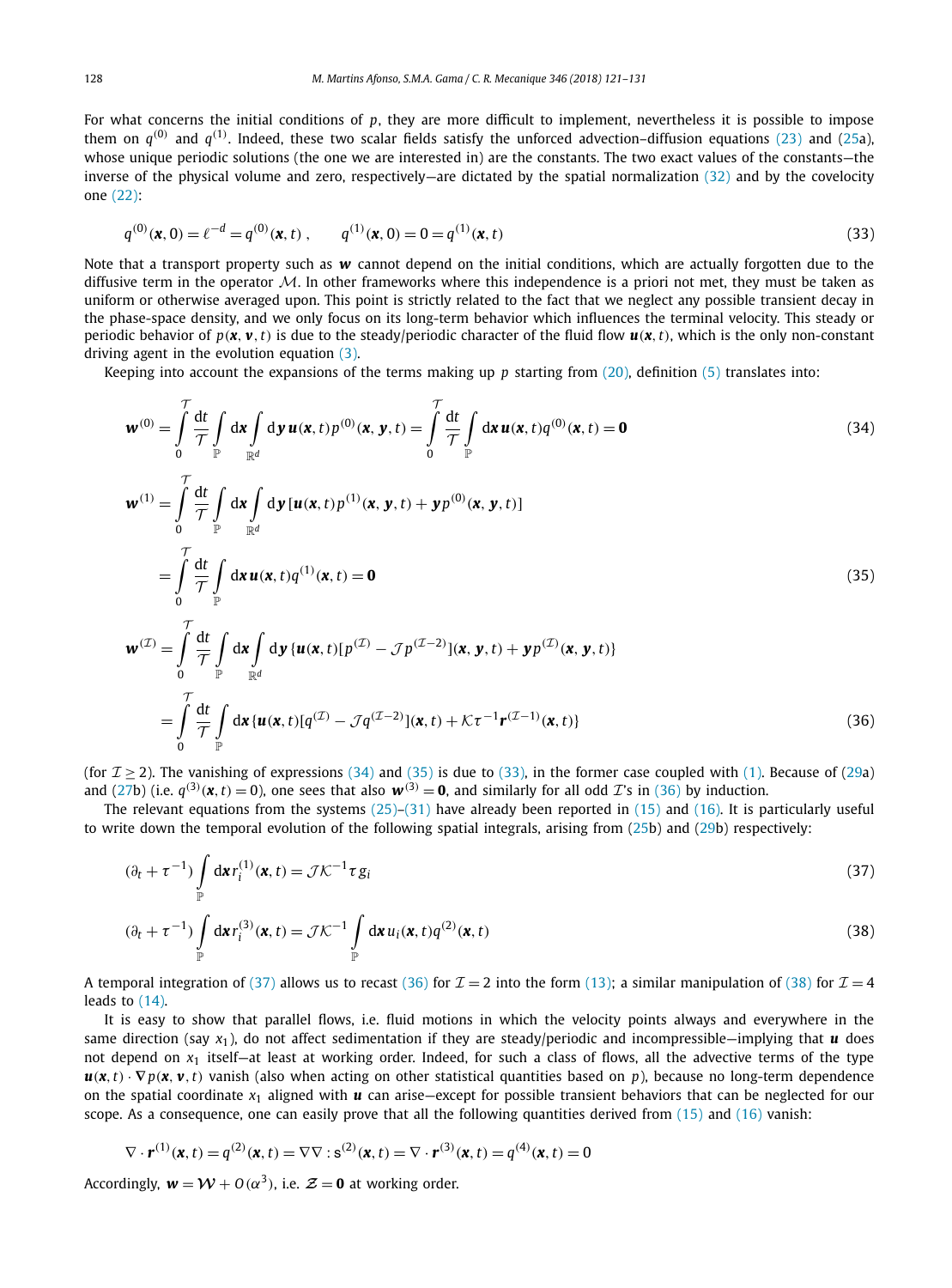#### <span id="page-8-0"></span>*A.1. Proof of the expression for the terminal-velocity correction*

Let us firstly prove the rewriting [\(5\)](#page-2-0) of the full terminal velocity, by exploiting the definition of the phase-space density as an average of Dirac delta's on every random factor:

$$
p(\mathbf{x}, \mathbf{v}, t) \equiv \langle \delta(\mathbf{x} - \mathcal{X}(t)) \delta(\mathbf{v} - \mathcal{V}(t)) \rangle_{\mu, \nu}
$$
\n(39)

Let us remind that both  $\mu(t)$  and  $\nu(t)$  are white noises, meaning that the values assumed at a certain time instant are completely uncorrelated from the ones assumed at a time instant immediately following. Moreover, by invoking causality, one infers that the instantaneous values of the noises at time *t* can influence the particle dynamics only at future times, but not computed at *t* itself. This means that

$$
\langle \mu(t)\delta(\mathbf{x} - \mathcal{X}(t))\delta(\mathbf{v} - \mathcal{V}(t))\rangle_{\mu, \nu} = \mathbf{0} = \langle \nu(t)\delta(\mathbf{x} - \mathcal{X}(t))\delta(\mathbf{v} - \mathcal{V}(t))\rangle_{\mu, \nu}
$$
\n(40)

since the averages split thanks to the uncorrelation, and both noises have zero mean.

For the sake of notational simplicity, let

$$
\int_{t,\mathbf{x},\mathbf{v}} \bullet \equiv \int\limits_0^{\mathcal{T}} \frac{\mathrm{d}t}{\mathcal{T}} \int\limits_{\mathbb{P}} \mathrm{d}\mathbf{x} \int\limits_{\mathbb{R}^d} \mathrm{d}\mathbf{v} \bullet
$$

As a consequence, using  $(40)$  and  $(39)$ ,

$$
\langle \mathcal{V}(t) + \beta \mathbf{u}(\mathcal{X}(t), t) + \sqrt{2D} \mu(t) \rangle_p
$$
  
= 
$$
\int_{t,x,v} \langle [\mathcal{V}(t) + \beta \mathbf{u}(\mathcal{X}(t), t) + \sqrt{2D} \mu(t)] \delta(\mathbf{x} - \mathcal{X}(t)) \delta(\mathbf{v} - \mathcal{V}(t)) \rangle_{\mu, v}
$$
  
= 
$$
\int_{t,x,v} \langle [\mathbf{v} + \beta \mathbf{u}(\mathbf{x}, t)] \delta(\mathbf{x} - \mathcal{X}(t)) \delta(\mathbf{v} - \mathcal{V}(t)) \rangle_{\mu, v} + \mathbf{0}
$$
  
= 
$$
\int_{t,x,v} [\mathbf{v} + \beta \mathbf{u}(\mathbf{x}, t)] p(\mathbf{x}, \mathbf{v}, t)
$$

thanks to the property of the delta that allows for the substitution  $(\mathcal{X}(t), \mathcal{V}(t)) \mapsto (\mathbf{x}, \mathbf{v})$ , and to the fact that these latter coordinates are independent of the noises.

Let us now compute the deviation  $(7)$  of the terminal velocity  $(5)$  from its bare value  $(6)$ :

$$
\mathcal{Z} = \int_{t,x,\mathbf{v}} [\mathbf{v} + \beta \mathbf{u}(\mathbf{x},t)] p(\mathbf{x},\mathbf{v},t) - (1-\beta)\tau \mathbf{g}
$$
  
\n
$$
= \int_{t,x,\mathbf{v}} [\mathbf{v} + \beta \mathbf{u}(\mathbf{x},t) - (1-\beta)\tau \mathbf{g}] \langle \delta(\mathbf{x} - \mathcal{X}(t)) \delta(\mathbf{v} - \mathcal{V}(t)) \rangle_{\mu,\nu}
$$
  
\n
$$
= \langle \int_{t,x,\mathbf{v}} [\mathcal{V}(t) + \beta \mathbf{u}(\mathcal{X}(t),t) - (1-\beta)\tau \mathbf{g}] \delta(\mathbf{x} - \mathcal{X}(t)) \delta(\mathbf{v} - \mathcal{V}(t)) \rangle_{\mu,\nu}
$$

having used  $(32)$ . Exploiting the second equation of  $(2)$ , this rewrites as:

$$
\mathcal{Z} = \langle \int_{t,x,v} [u(\mathcal{X}(t),t) + \sqrt{2\kappa} v(t) - \tau \dot{\mathcal{V}}(t)] \delta(\mathbf{x} - \mathcal{X}(t)) \delta(\mathbf{v} - \mathcal{V}(t)) \rangle_{\mu,\nu} \n= \int_{t,x,v} u(\mathbf{x},t) p(\mathbf{x},\mathbf{v},t) + \mathbf{0} - \tau \langle \int_{t,x,v} \dot{\mathcal{V}}(t) \delta(\mathbf{x} - \mathcal{X}(t)) \delta(\mathbf{v} - \mathcal{V}(t)) \rangle_{\mu,\nu}
$$

after making use of (40). Keeping [\(4\)](#page-2-0) in mind, the demonstration is complete if we prove that the addend involving  $\dot{V}$ does not give any contribution. This is achieved through integrations by parts (with vanishing of the integrals of derivatives, because of periodicity and rapid decay at infinity) and chain-rule derivation, and the exploitation of the material and functional derivatives—d and D, respectively—and of the translational invariance of the delta's: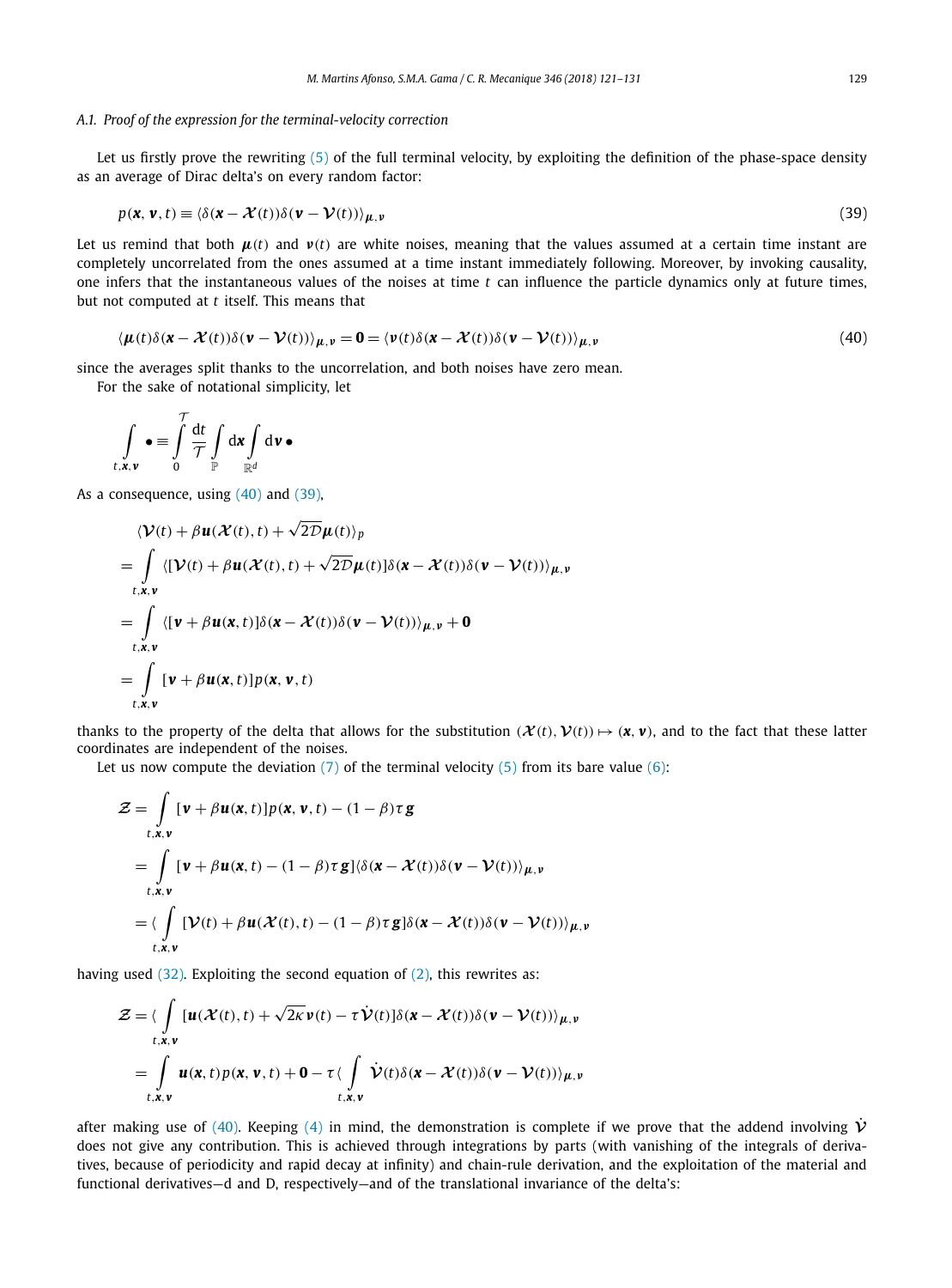<span id="page-9-0"></span>
$$
\langle \int_{t,x,v} \dot{V}(t)\delta(\mathbf{x}-\mathcal{X}(t))\delta(\mathbf{v}-V(t))\rangle_{\mu,v} \n= \left\langle \int_{t,x,v} \left\{ \frac{d}{dt} [\mathcal{V}(t)\delta(\mathbf{x}-\mathcal{X}(t))\delta(\mathbf{v}-V(t))] - \mathcal{V}(t) \frac{d}{dt} [\delta(\mathbf{x}-\mathcal{X}(t))\delta(\mathbf{v}-V(t))] \right\} \right\rangle_{\mu,v} \n= \int_{t,x,v} \frac{\partial}{\partial t} \langle \mathcal{V}(t)\delta(\mathbf{x}-\mathcal{X}(t))\delta(\mathbf{v}-V(t))\rangle_{\mu,v} - \left\langle \int_{t,x,v} \mathcal{V}(t) \left[ \delta(\mathbf{v}-V(t))\dot{\mathcal{X}}(t) \right] \cdot \frac{D}{D\mathcal{X}(t)} \delta(\mathbf{x}-\mathcal{X}(t)) + \delta(\mathbf{x}-\mathcal{X}(t))\dot{\mathcal{V}}(t) \cdot \frac{D}{D\mathcal{V}(t)} \delta(\mathbf{v}-V(t)) \right] \right\rangle_{\mu,v} \n= 0 + \left\langle \int_{t,x,v} \mathcal{V}(t) \left[ \delta(\mathbf{v}-V(t))\dot{\mathcal{X}}(t) \cdot \frac{\partial}{\partial x} \delta(\mathbf{x}-\mathcal{X}(t)) \right. \n+ \delta(\mathbf{x}-\mathcal{X}(t))\dot{\mathcal{V}}(t) \cdot \frac{\partial}{\partial v} \delta(\mathbf{v}-V(t)) \right] \right\rangle_{\mu,v} \n= \int_{t,x,v} \left[ \frac{\partial}{\partial x} \cdot \langle \dot{\mathcal{X}}(t)\delta(\mathbf{x}-\mathcal{X}(t))\delta(\mathbf{v}-V(t))\mathcal{V}(t)\rangle_{\mu,v} + \frac{\partial}{\partial v} \cdot \langle \dot{V}(t)\delta(\mathbf{x}-\mathcal{X}(t))\delta(\mathbf{v}-V(t))\mathcal{V}(t)\rangle_{\mu,v} \right] \n= 0 + 0 \quad \Box
$$

#### **References**

- [1] M.W. Reeks, On a kinetic equation for the transport of particles in [turbulent](http://refhub.elsevier.com/S1631-0721(17)30223-1/bib523930s1) flows, Phys. Fluids A 3 (3) (1991) 446–456.
- [2] M.W. Reeks, On the continuum equations for dispersed particles in [nonuniform](http://refhub.elsevier.com/S1631-0721(17)30223-1/bib523932s1) flows, Phys. Fluids A 4 (6) (1992) 1290–1303.
- [3] E. Balkovsky, G. Falkovich, A. Fouxon, [Intermittent](http://refhub.elsevier.com/S1631-0721(17)30223-1/bib4246463031s1) distribution of inertial particles in turbulent flows, Phys. Rev. Lett. 86 (2001) 2790–2793.
- [4] J. Bec, Fractal [clustering](http://refhub.elsevier.com/S1631-0721(17)30223-1/bib423033s1) of inertial particles in random flows, Phys. Fluids 15 (2003) L81-L84.
- [5] M. Wilkinson, B. Mehlig, Path coalescence transition and its [applications,](http://refhub.elsevier.com/S1631-0721(17)30223-1/bib574D3033s1) Phys. Rev. E 68 (2003) 040101.
- [6] G. Falkovich, A. Pumir, [Intermittent](http://refhub.elsevier.com/S1631-0721(17)30223-1/bib46503034s1) distribution of heavy particles in a turbulent flow, Phys. Fluids 16 (2004) L47–L50.
- [7] I.M. Mazzitelli, D. Lohse, Lagrangian statistics for fluid particles and bubbles in [turbulence,](http://refhub.elsevier.com/S1631-0721(17)30223-1/bib4D4C3034s1) New J. Phys. 6 (2004) 1–28.
- [8] M. Cencini, J. Bec, L. Biferale, G. Boffetta, A. Celani, A.S. Lanotte, S. [Musacchio,](http://refhub.elsevier.com/S1631-0721(17)30223-1/bib43424242434C4D543036s1) F. Toschi, Dynamics and statistics of heavy particles in turbulent flows, J. [Turbul.](http://refhub.elsevier.com/S1631-0721(17)30223-1/bib43424242434C4D543036s1) 7 (36) (2006) 1–36.
- [9] R. Volk, E. Calzavarini, G. Verhille, D. Lohse, N. Mordant, J.-F. Pinton, F. Toschi, [Acceleration](http://refhub.elsevier.com/S1631-0721(17)30223-1/bib5643564C4D50543038s1) of heavy and light particles in turbulence: comparison between [experiments](http://refhub.elsevier.com/S1631-0721(17)30223-1/bib5643564C4D50543038s1) and direct numerical simulations, Physica D 237 (2008) 2084–2089.
- [10] G. Károlyi, Á. Péntek, I. Scheuring, T. Tél, Z. Toroczkai, Chaotic flow: the physics of species coexistence, Proc. Natl. Acad. Sci. 97 (2000) [13661–13665.](http://refhub.elsevier.com/S1631-0721(17)30223-1/bib4B505354543030s1)
- [11] C. Habchi, N. Dumont, O. Simonin, [Multidimensional](http://refhub.elsevier.com/S1631-0721(17)30223-1/bib4844533038s1) simulation of cavitating flows in diesel injectors by a homogeneous mixture modeling approach, Atomiz. Spr. 18 (2) (2008) [129–162.](http://refhub.elsevier.com/S1631-0721(17)30223-1/bib4844533038s1)
- [12] S. Matarrese, R. Mohayee, The growth of structure in the [intergalactic](http://refhub.elsevier.com/S1631-0721(17)30223-1/bib4D4D3032s1) medium, Mon. Not. R. Astron. Soc. 329 (2002) 37–60.
- [13] G. Falkovich, A. Fouxon, M. Stepanov, [Acceleration](http://refhub.elsevier.com/S1631-0721(17)30223-1/bib4646533032s1) of rain initiation by cloud turbulence, Nature 419 (2002) 151–154.
- [14] A.S. Monin, A.M. Yaglom, Statistical Fluid Mechanics, MIT Press, [Cambridge,](http://refhub.elsevier.com/S1631-0721(17)30223-1/bib4D593735s1) 1975.
- [15] M. Avellaneda, A. Majda, An integral [representation](http://refhub.elsevier.com/S1631-0721(17)30223-1/bib414D3931s1) and bounds on the effective diffusivity in passive advection and turbulent flows, Commun. Math. Phys. 138 (1991) [339–391.](http://refhub.elsevier.com/S1631-0721(17)30223-1/bib414D3931s1)
- [16] D.J. Horntrop, A. Majda, Subtle statistical behavior in simple models for random [advection–diffusion,](http://refhub.elsevier.com/S1631-0721(17)30223-1/bib484D3934s1) J. Math. Sci. Univ. Tokyo 1 (1994) 23–70.
- [17] A. Mazzino, M. Vergassola, [Interference](http://refhub.elsevier.com/S1631-0721(17)30223-1/bib4D563937s1) between turbulent and molecular diffusion, Europhys. Lett. 37 (8) (1997) 535–540.
- [18] A. Mazzino, S. Musacchio, A. Vulpiani, Multiple-scale analysis and [renormalization](http://refhub.elsevier.com/S1631-0721(17)30223-1/bib4D4D563035s1) for preasymptotic scalar transport, Phys. Rev. E 71 (2005) 011113.
- [19] M. Cencini, A. Mazzino, S. [Musacchio,](http://refhub.elsevier.com/S1631-0721(17)30223-1/bib434D4D563036s1) A. Vulpiani, Large-scale effects on meso-scale modeling for scalar transport, Physica D 220 (2006) 146–156.
- [20] R. Ferrari, M. Nikurashin, [Suppression](http://refhub.elsevier.com/S1631-0721(17)30223-1/bib464E3130s1) of eddy diffusivity across jets in the Southern ocean, J. Phys. Oceanogr. 40 (2010) 1501–1519.
- [21] M. Martins Afonso, A. Mazzino, S. Gama, Combined role of molecular diffusion, mean streaming and helicity in the eddy diffusivity of [short-correlated](http://refhub.elsevier.com/S1631-0721(17)30223-1/bib4D414D473136s1) random flows, J. Stat. Mech. [2016 \(10\)](http://refhub.elsevier.com/S1631-0721(17)30223-1/bib4D414D473136s1) (2016) 103205.
- [22] M.R. Maxey, J.J. Riley, Equation of motion for a small rigid sphere in a [nonuniform](http://refhub.elsevier.com/S1631-0721(17)30223-1/bib4D523833s1) flow, Phys. Fluids 26 (4) (1983) 883–889.
- [23] R. Gatignol, The Faxén formulae for a rigid particle in an unsteady [non-uniform](http://refhub.elsevier.com/S1631-0721(17)30223-1/bib473833s1) Stokes flow, J. Méc. Théor. Appl. 1 (1983) 143–160.
- [24] M.W. Reeks, The [relationship](http://refhub.elsevier.com/S1631-0721(17)30223-1/bib523838s1) between Brownian motion and the random motion of small particles in a turbulent flow, Phys. Fluids 31 (1988) [1314–1316.](http://refhub.elsevier.com/S1631-0721(17)30223-1/bib523838s1)
- [25] S. [Chandrasekhar,](http://refhub.elsevier.com/S1631-0721(17)30223-1/bib433433s1) Stochastic problems in physics and astronomy, Rev. Mod. Phys. 15 (1943) 1–89.
- [26] C.W. Gardiner, Handbook of Stochastic Methods: For Physics, [Chemistry](http://refhub.elsevier.com/S1631-0721(17)30223-1/bib473835s1) and the Natural Sciences, Springer, Berlin, 1985.
- [27] H. Risken, The [Fokker–Planck](http://refhub.elsevier.com/S1631-0721(17)30223-1/bib523839s1) Equation: Methods of Solutions and Applications, Springer, Berlin, 1989.
- [28] N.G. Van Kampen, Stochastic Processes in Physics and Chemistry, Elsevier, [Amsterdam,](http://refhub.elsevier.com/S1631-0721(17)30223-1/bib563037s1) 2007.
- [29] M.R. Maxey, S. Corrsin, [Gravitational](http://refhub.elsevier.com/S1631-0721(17)30223-1/bib4D433836s1) settling of aerosol particles in randomly oriented cellular flow fields, J. Atmos. Sci. 43 (11) (1986) 1112–1134.
- [30] M.R. Maxey, The gravitational settling of aerosol particles in [homogeneous](http://refhub.elsevier.com/S1631-0721(17)30223-1/bib4D383761s1) turbulence and random flow fields, J. Fluid Mech. 174 (1987) 441-465.
- [31] M.R. Maxey, The motion of small spherical particles in a cellular flow field, Phys. Fluids 30 (1987) [1915–1928.](http://refhub.elsevier.com/S1631-0721(17)30223-1/bib4D383762s1)
- [32] L.P. Wang, M.R. Maxey, Settling velocity and concentration distribution of heavy particles in [homogeneous](http://refhub.elsevier.com/S1631-0721(17)30223-1/bib574D3933s1) isotropic turbulence, J. Fluid Mech. 256 (1993) [27–68.](http://refhub.elsevier.com/S1631-0721(17)30223-1/bib574D3933s1)